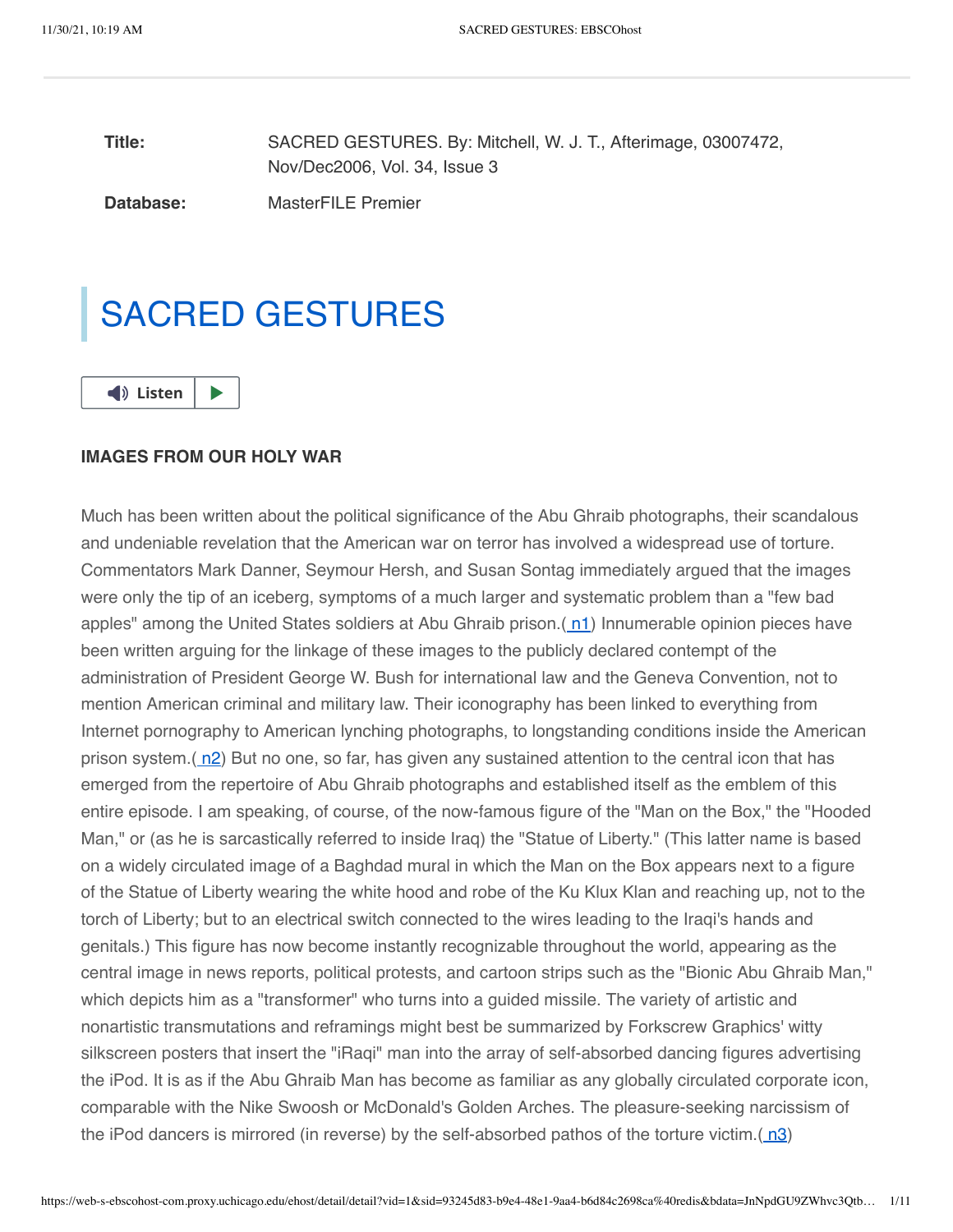I want to ask why this image became the icon for the entire Abu Ghraib scandal, and further, how it has acquired an iconographic resonance that goes beyond this immediate event to touch on the deepest and widest meanings of the contemporary world-system. I am arguing, in short, that this image of the Abu Ghraib Man is a kind of "world picture" in several senses of the phrase. First, as a globally circulated and instantly recognizable icon that requires only minimal cues, visual or verbal, to be called to mind; second, as a symbol of a global conflict that is not confined to the present moment of the early twentyfirst century but resonates deeply within a long history of figures of power and abjection in the repertoire of Christian iconography; and third, as a symptom of a new world order of image-production and circulation made possible by digital technologies--what I want to call an era of "cloning," which has the potential to accelerate the reproduction of images and to endow them with an almost virus-like vitality. The fact that the image evokes medieval and Renaissance depictions of the human body (and Christ's body in particular) as an imago mundi or microcosm, of the world helps to reinforce the uncanny sense that this image was already, in some sense, quite familiar, even at the first moment of its appearance in April 2003.

As a guide to thinking about the historical evolution of Christian iconography from Old Testament sources to its adaptation in the early Christian world through the Crusades, the great art historian Meyer Schapiro provides an ideal methodological primer for reflection on this image and its many clones and mutations.( $n4$ ) Writing in the early 1960s as an effort to reflect on the evolution of images within a semiotic framework that would respect both the textual sources and the pictorial repertoires that give images their meaning, it is hard to imagine that Schapiro could have predicted an age like ours, when the world is in the grip of a global religious revival and the holy wars that inevitably follow. Schapiro wrote his essay at a time when the main religious issues on the horizon were the fresh memories of fascist paganism and communist atheism, not a global Christian crusade.( $n5$ ) But perhaps the calm, detached tone of Schapiro's effort to understand the relations of Jewish and Christian icons, and especially the genealogy that links the figure of a victorious Moses to a crucified Christ, may serve us now to gain some perspective on a set of images that are difficult to look on without shame and outrage.

Schapiro's essay on "Words and Pictures" was built upon a series of relationships that are foundational to the interpretation of images. The first is the relation of an image to a text that it illustrates, and, closely connected with this, the relation of "literal" and "symbolic" meanings in both image and text. The second is the formal distinction between frontal and profile renderings of the human figure, and their association with the implied "address" of the image as an "I" facing the spectator as a "you," or what the linguist Émile Benveniste called "first person" and "third person" addresses of a picture. The third is his distinction (grounded in the formal difference between profile and frontal views) between "themes of state" and "themes of action"--that is, between images that confront the viewer directly with a static, frontally posed figure, and a self-contained action seen beyond the picture plane, a contrast strangely reminiscent of Michael Fried's distinction between images of theatricality and absorption.

https://web-s-ebscohost-com.proxy.uchicago.edu/ehost/detail/detail?vid=1&sid=93245d83-b9e4-48e1-9aa4-b6d84c2698ca%40redis&bdata=JnNpdGU9ZWhvc3Qtb… 2/11 Schapiro analyzes the way the figure of Moses raising his arms at the battle of the Israelites with the Amalekites is absorbed, retrospectively, into Christian iconography as a "prefiguration" of Christ crucified, which in turn becomes the prototype for gestures of both sacred and secular sovereignty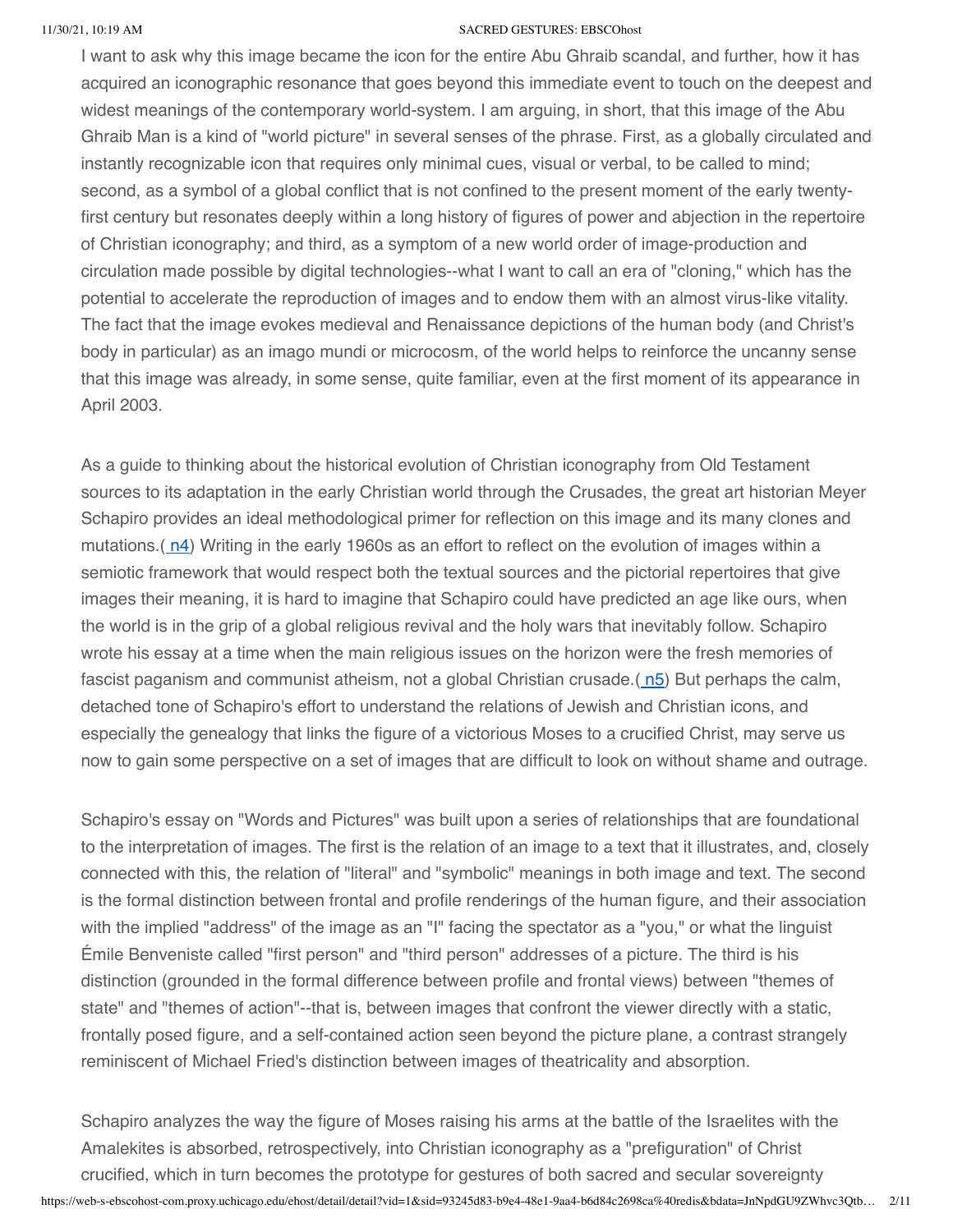thoughout Christendom, including the gesture of the priest celebrating mass, or the monarch addressing his subjects. Here is Schapiro quoting the twelfth-century Pope Honorius II, on the multiple valences of the figure with the outstretched arms:

In it are represented the sacrifice of the highest pontiff (sc. Christ) and the battle of the King of Glory. Moses prefigured it when he prayed on the mountain with outstretched hands, while Joshua, who is Jesus, fought with Amalek, devastated the kingdom of the defeated enemy, and brought back his people joyous in victory. Thus Christ on the mount of the Cross prayed with outstretched hands for the unbelieving and denying people and, as a victorious leader… Fought under the standard of the Cross against Amalek, that is the devil, and laid waste his conquered kingdom; having defeated the evil enemy, the Lord despoiled Hell. $(n6)$  $(n6)$  $(n6)$ 

Schapiro notes the many different kinds of images that are condensed into the figure with the outstretched arms, from the portrayal of Moses with his arms supported by Aaron and Hur, to "orants" or "oratorical" praying figures of the catacombs, to Daniel in the Lion's Den, to pagan figures of deifies with their arms outstretched, sometimes supported by their ministers, sometimes alone and unsupported, all the way down to the depiction of Christian sovereigns such as Henry II of England, whose images display:

The same analogy of the king to Christ through his posture as a cross and to Moses through the supporting bishop-saints.… The role of Moses is ascribed at one point to the ruler and at another to the priest. Both are at the same time religious and secular powers in close alliance with each other... $(n7)$  $(n7)$ 

It should be clear from this analysis that Schapiro regards the "theme of state" as not merely a formal matter of figural "stasis" and frontality in the address of the image but as a key resource for the representation of religious and political sovereignty. It also seems clear that Schapiro's way of moving from the literal to the symbolic meaning of these themes of state is cumulative and historically reversible. Later versions of an image "remember" earlier versions, recuperating and transforming them at the same time, so that the figures of Aaron and Hur, the "supporting" ministers of Moses, can disappear from the scene in order to stress the absolutely independent power of the sovereign, as in the famous figure in the frontispiece of Thomas Hobbes's Leviathan (1651), where the hands of the monarch control the sword of secular violence and the shepherd's crook of religious, pastoral "care for the safety" of the people.

But equally important is the reverse historical reading that looks back to the representation of Moses as a prefiguration of Christ, and attributes the victory over the Amalekites to the divine power of the Christological gesture. It is not only that symbolic meanings accumulate as an image moves forward in history, but that its new meanings have the effect of reframing the past and rendering temporality and narrative as a simultaneous tableau. The "theme of state" renders history itself as an eternal, static image that is unchanging in its basic form, even as its full meaning is unfolded in new images "to come" in a promised apocalyptic future when the Messiah will return to earth in triumph. Moses's victory over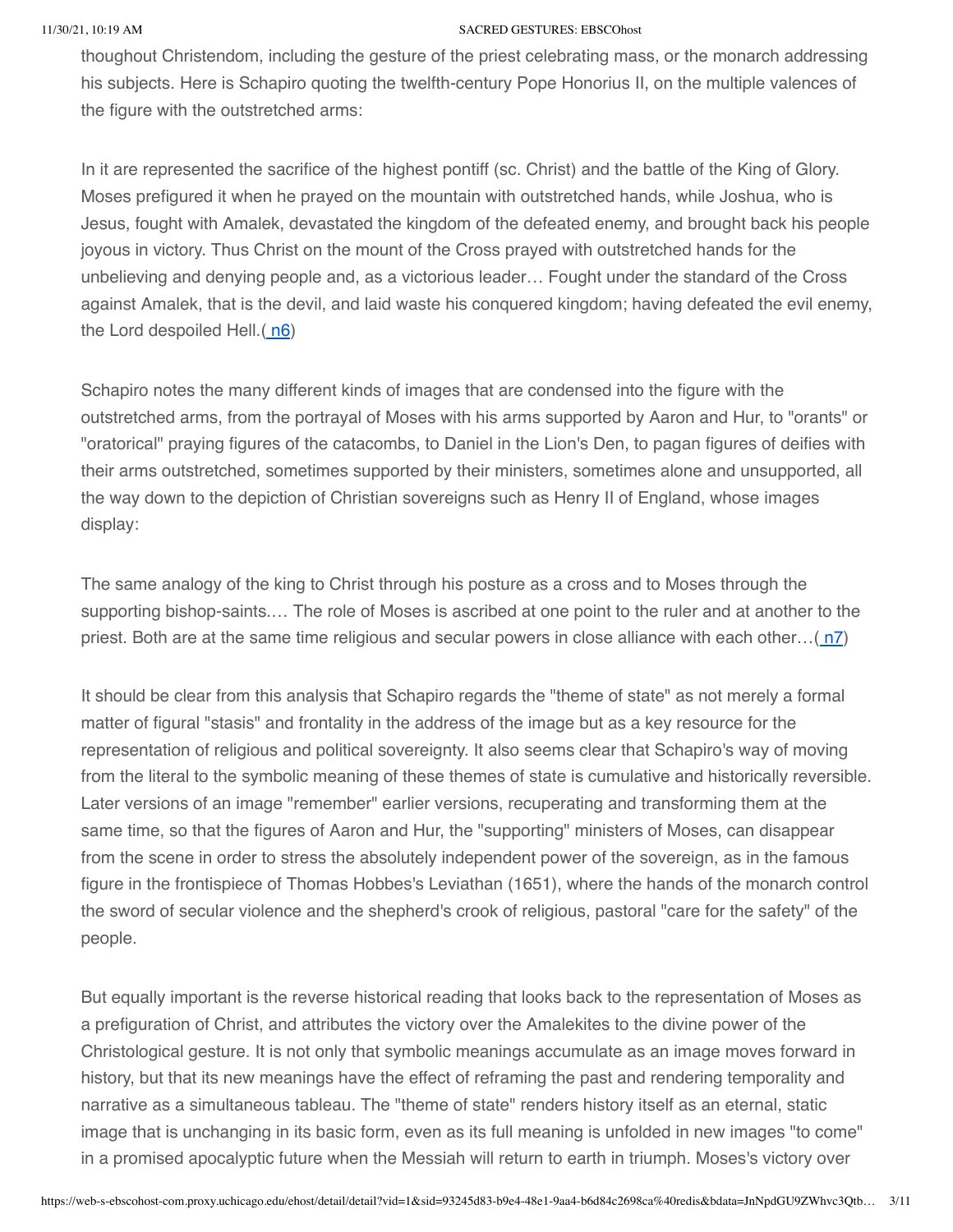the Amalekites does not only prefigure the first coming of Christ to offer himself as a sacrifice, but also his second coming as the conquering sovereign of the Last Judgment. One would be hard-pressed to find a more powerful example of what Walter Benjamin called the "dialectical image" that captures "history at a standstill." Paul Klee's Angelus Novus (1920), which Benjamin regularly evokes, is of course a frontally posed, arms-spread "theme of state" in its own right.

Perhaps it is now becoming clear why the figure of the Hooded Man became the universally recognizable icon of the entire Abu Ghraib scandal. At the formal level, this frontally posed figure, like the figures of prayer Schapiro invokes, faces the viewer directly, hailing the viewer as the "you" who is addressed by an "I." The static character of the "theme of state" is reinforced further by its positioning on a pedestal, which makes it clear that "action" or movement is precluded, that absolute stillness was required to maintain this position. The stasis of the image is further reinforced by its symmetry and contrastive color scheme. It makes a simple and singular impression as a black, diamond-shaped form against a light background, a form that can be instantly recognized from a distance, and copied in a schematic silhouette without any need for further details. The hood covering the face renders the figure even more abstract and anonymous. It could be any Iraqi, or, for that matter, any suspected terrorist captured by the U.S. military. The true identity of the Man on the Box is, at this writing, still unsettled. He was first identified in Newsweek, July 19, 2004, as Satar Jabar, a carjacking suspect. In the winter of 2006, however, several sources, including the New York Times, claimed that he was a former Baath Party official named Ali Shalal Qaissi. According to Die Presse, a self-described "independent centrist daily" in Germany, Qaissi was "a secret service henchman of Saddam Hussein," a political criminal who richly deserved the treatment he received. $(n8)$  $(n8)$ 

The question of who the Man on the Box was, like the question of the identity of the "real historical Jesus," may remain contested for some time to come. What cannot be contested is the iconic character of the image, the way its anonymity, ambiguity, and formal simplicity give it, like the image of Jesus "proper," a life of its own that acquires new dimensions of meaning in every new context that it encounters. Among the many images that emerged from the Abu Ghraib scandal, it stands out as the only one that conforms to Schapiro's concept of the "theme of state." By contrast most of the other photographs are formally complex, even chaotic, images of action, in which bodies and forms are tangled together, or blurred into the background.

https://web-s-ebscohost-com.proxy.uchicago.edu/ehost/detail/detail?vid=1&sid=93245d83-b9e4-48e1-9aa4-b6d84c2698ca%40redis&bdata=JnNpdGU9ZWhvc3Qtb… 4/11 A second reason for the power of the image is that, despite its context in scenes of horror and scandal, it has a curious modesty and dignity. The figure of the hooded Iraqi is not naked. He is not contorted into a "stress position," humiliated by having his nakedness photographed, or forced to crawl on all fours, leashed like an animal. He is not smeared in excrement or stacked in a chaotic mass of naked indistinguishable bodies, or forced to simulate a sexual act. He is not a decomposing corpse packed in ice. Although the hood renders him anonymous, he appears as a singular figure elevated on a pedestal, an image of dignity and poise that becomes even more remarkable when one reflects on what we know about the event being captured by this photograph. The most elementary way of doing this is to project yourself into the situation depicted. Imagine yourself balancing precariously atop a cardboard C-ration box, with electrical wires attached to your fingers and genitals, stifled and blinded by a hood.( [n9\)](#page-9-0) You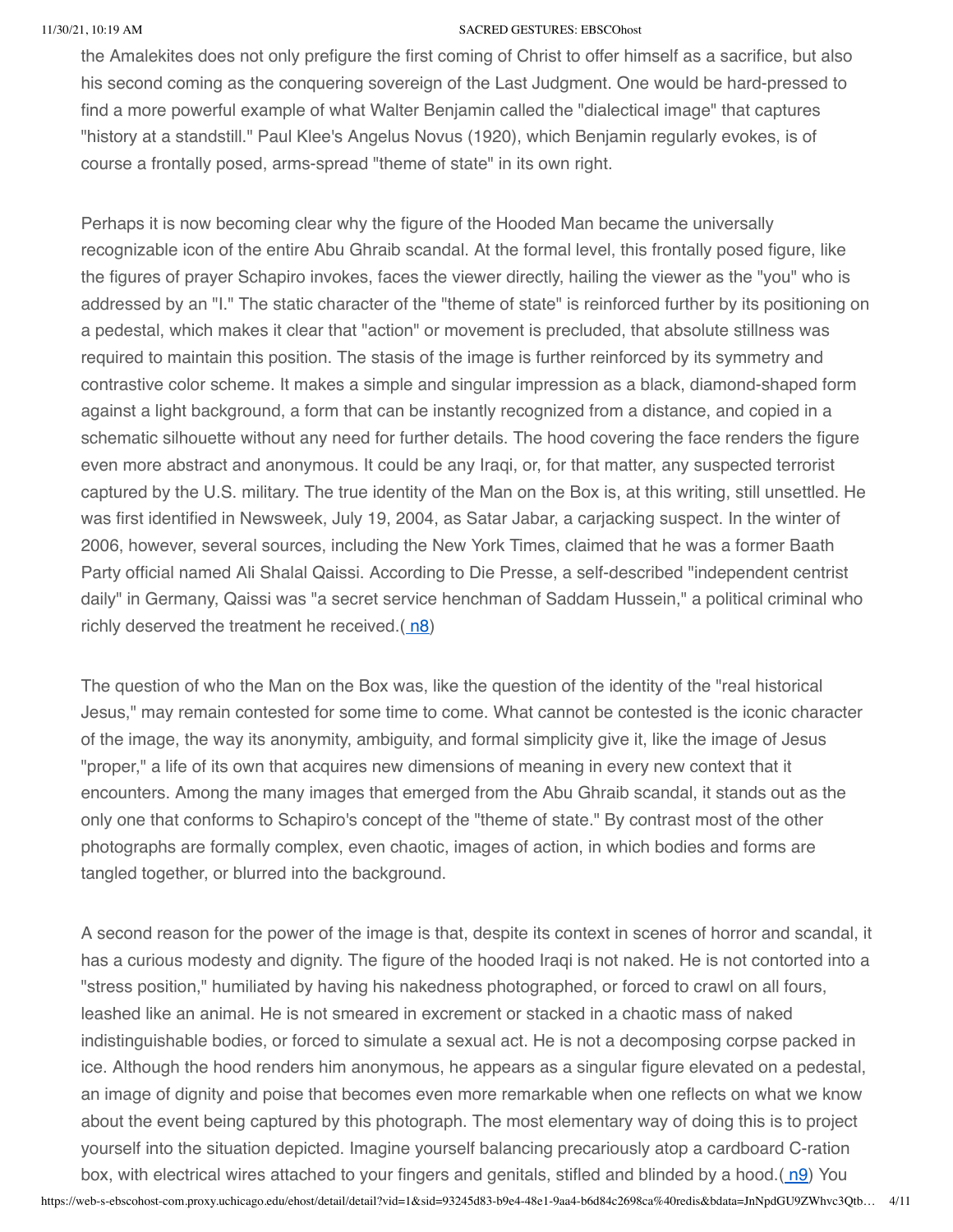have already been tortured with electrical shocks to sensitive areas of your body, and you have been told by your torturers that if you fall off the box, you will be electrocuted. In the context of uncounted days of sleep deprivation, beatings, and cries of pain from your fellow prisoners, it would be something of a miracle to remain balanced on top of this box for even a minute. And yet you do this long enough to be photographed, and thus are transformed into an image that will maintain this pose, this composure, as long as the image continues to exist.

But what are we to make of the obvious resemblance of this image to representations of Christ with his arms raised, either at the Crucifixion or the resurrection, or in scenes of prayer and blessing? I say that this is obvious, and yet it is important to acknowledge that the resemblance to any particular image of Christ is imperfect, and there will be considerable resistance, even outrage, at such a suggestion. For one thing, it seems wildly implausible to suggest that this photograph was meant to recall the figure of Christ. If there is some resemblance, it is surely accidental, and quite incidental to the real meaning of the image, which (as Schapiro would insist) must be sought in the concrete circumstances of its production, the literal texts and contexts that surround it. $(n10)$  $(n10)$  For those who care about the political meaning of this image, its resemblance to images of Christ may seem to be a distraction from its real, literal meaning, an aestheticizing of a historical document. For those who care deeply about the image of Christ, it may be deeply repugnant to think that this photograph of an Iraqi prisoner, who was a possible terrorist suspect in a war zone at the time, and at best a car thief captured in a military sweep, should be associated with the Prince of Peace, the Son of God, the King of Kings. The resemblance to images of the Crucifixion, moreover, is rather tenuous. The crucified Christ stretches his arms upward, not downward. Christ is naked except for a loin cloth, he does not wear a cloak. His face is visible, and crowned with thorns rather than hooded. He is suspended from a cross, not standing on a pedestal. He has nails in his hands, not wires attached to them.

These contrasts were captured vividly in a photomontage overlaying a Crucifixion scene on the Abu Ghraib man that was created by the Chicago Tribune to illustrate an op-ed piece that this writer contributed in June 2004 after the photographs came to light. However, this montage revealed the stark difference between the two figures while reinforcing the impression of, if not resemblance, at least resonance between them. The question is: what sort of resonance and how can we talk about it? How can we get at the precise meaning of this image in a way that respects its pictorial as well as its historical and political specificity, while reckoning with its circulation in a world of images, and its numerous reframings and mutations? To call the Man on the Box a "Christ-figure" is perhaps simply to give in to an iconographic cliché, unless we take the trouble to analyze more deeply the other levels of resonance contained in the image. What would it really mean to see this image "as" Christ, as opposed to all the other modes of "seeing as" that could be brought to the image?

The answer lies in a deeper reflection on Schapiro's distinction between themes of "state" and "action." There is a related distinction that focuses, not on the formal character of the image, but the state of mind of the beholder, and that is the contrast between devotional and narrative readings of sacred images.( [n11](#page-9-2)) A narrative reading of the Hooded Man provides a date and a proper name to the figure, and a provenance of the photograph itself, from its production in Abu Ghraib prison sometime in the fall of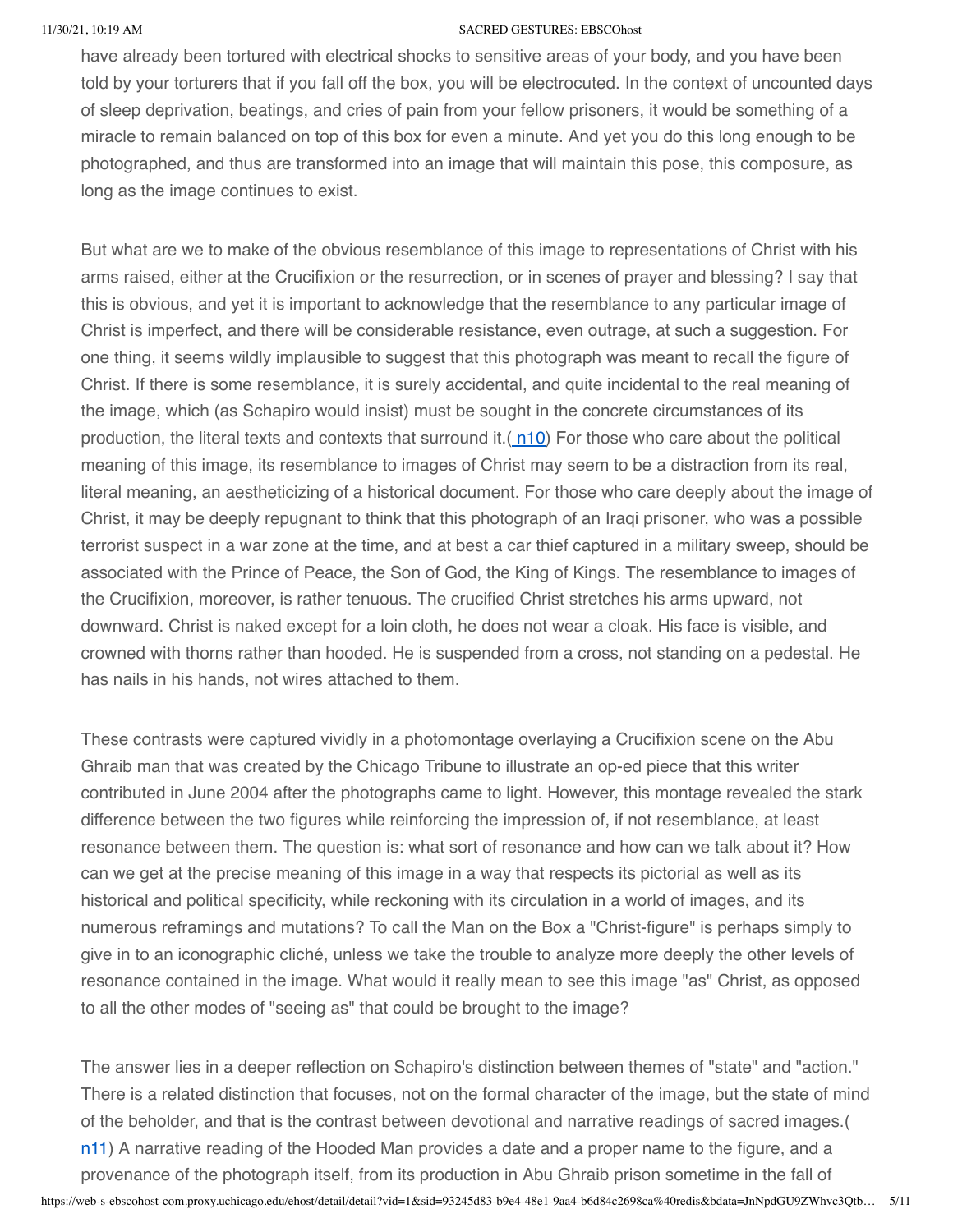2003, to its public release in the spring of 2004 and the subsequent scandal. It reads this against its formal grain as an image of action. A devotional reading is contemplative and empathic, slowing down the time of the image to a kind of stasis that mirrors the bodily state of the figure in the mental state of the beholder. It puts the viewer in the position of the figure, a process that is encouraged by the frontality of the theme of state, in its (paradoxically blind) "face to face" encounter with the beholder.( [n12](#page-9-3)) This is a "seeing as" that does not assume that the image is exhausted by its narrative reading but asks what it means to live with the image and the world it depicts, to ask what it wants from us.

Perhaps the first thing the picture demands from the devoted viewer--particularly a U.S. citizen--is an acknowledgment of responsibility. To put it in the crudest terms, this photograph and what it reveals was paid for by our tax dollars. We "own" it, and must "own up" to what it tells us about ourselves. Even if we opposed the Bush regime and its war in Iraq, we are responsible for this image. Thomas Mann's clear opposition to Hitler's regime did not, in his view, excuse him from a sense of responsibility and guilt as a citizen of the German nation. This is an image of state in the most precise sense: an image of statesponsored torture, the state to which we belong as citizens. Just as the Romans crucified Jesus as an "enemy of the state," a political dissident who was accused of assuming a false position of sovereignty as "king of the Jews," the Hooded Man was accused of being an enemy of the state. Seen as an accused terrorist, he is not a mere criminal, but a political adversary who represents a rival claim to sovereignty. $(n13)$  $(n13)$  $(n13)$  Terror and torture are, in fact, the twin images of the "state of exception" that grounds political sovereignty in post-Hobbesian political theory: the sovereign, as Carl Schmitt puts it, "is he who decides on the exception," and the exception is both the "state of emergency," and the exception to the rule of law that the sovereign claims in the time of emergency.  $(n14)$  $(n14)$  The whole purpose of the "war on terror" is to claim exceptional, indeed unlimited, powers for the sovereign to determine exceptions to the rule of law. Torture is thus a justified exception to both American and international law since, by definition, it is used only against (suspected) terrorists. And the terrorist is not just the enemy of the law but of the sovereign himself; he is the necessary counterpart to and antitype of the sovereign, claiming for himself an exceptional status that mirrors the role of the sovereign. $(n15)$  $(n15)$  $(n15)$ 

That is why the iconic tableau that unfolds in the Passion of the Christ takes the form it does, as a mock coronation. Jesus must be humiliated and tortured, of course, but not in just any manner. It must be a spectacle that simultaneously "raises him up" as a crowned sovereign and "brings him down" to the level of a common thief.( $n16$ ) The fact that the Abu Ghraib torturers mistook a car thief for a terrorist makes the political meaning of this image a kind of obscene parody of the Passion, an obscenity that does not affect the dignity of the image, however, but the moral status of its producers. This is an image of our moral and political state, of the United States, at this time.

A devotional reading of the Hooded Man also has to take note of the way the picture evokes other images from the Passion cycle, not just the Crucifixion. The only sense in which the Crucifixion bears on the image, in fact, is in its putative narrative location as the figure of a tortured criminal on the verge of execution, in this case by the modern (and almost uniquely American) technology of electrocution, not the archaic ritual of crucifixion. But the specific posture of the Hooded Man and his elevation on a pedestal connect him to other episodes of the Passion, and beyond that, to other images of Christ. The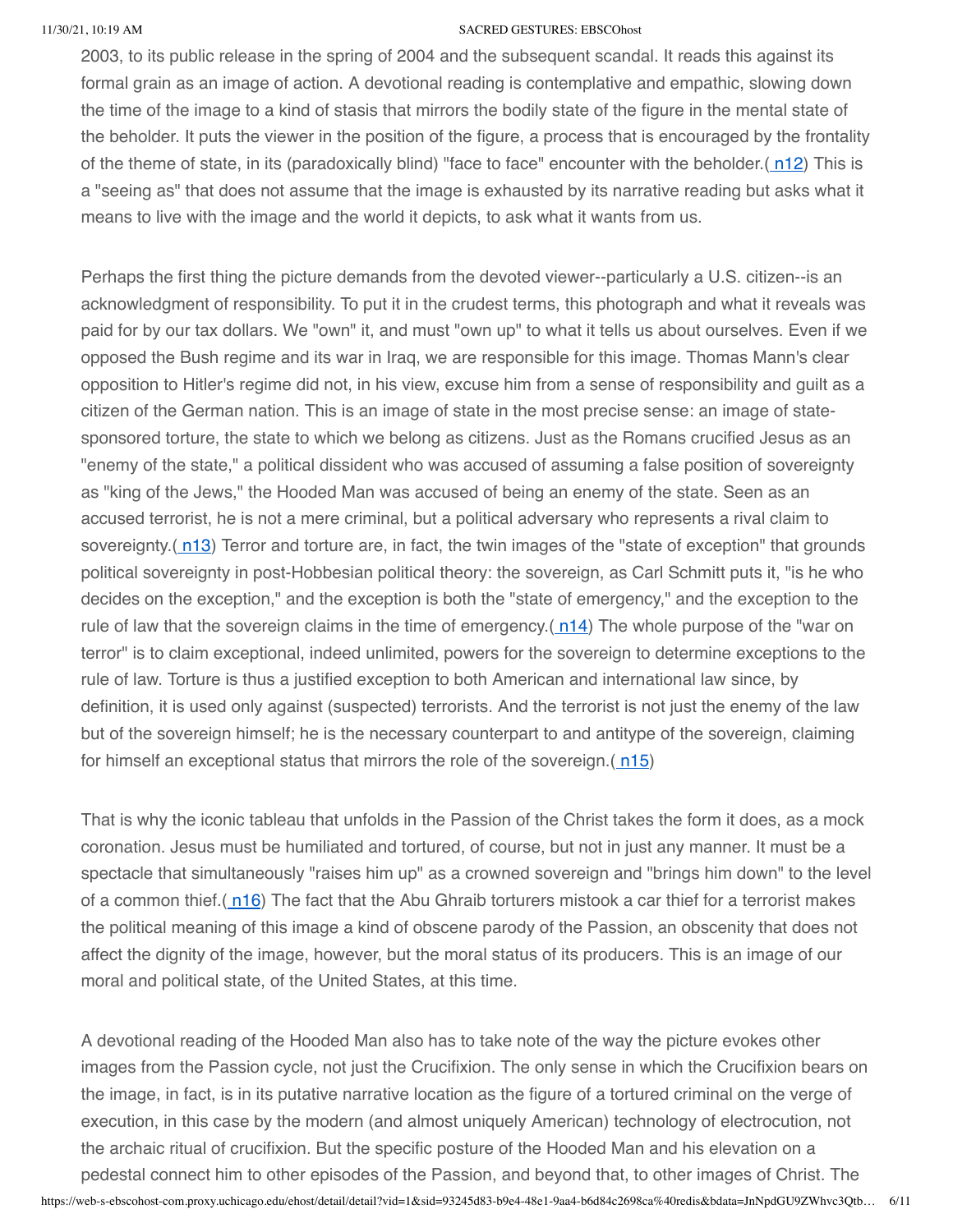downward slant of the arms links him with images of Christ performing gestures of welcome, beckoning, surrender, and descent, as opposed to the upward gestures associated, for instance, with the Crucifixion, the Transfiguration, and the ascent into heaven. There is a contrast as well with the Mosaic figure with supported arms exerting military force with his raised arms. Thus, we find exactly this downward arm position in representations of Christ descending into Hell where the downward gesture is pulling up Adam and Eve out of their graves, or the Sermon on the Mount with its welcoming vulnerability, or in the so-called "Man of Sorrows" or "Lamentation," a non-narrative image that represents Jesus after the Crucifixion but before the Entombment (his bathed body as in Fra Angelico's treatment of this theme), seemingly on the borderline between death and life, crucifixion and resurrection. The pedestal links the figure to images of the Transfiguration or to the mock coronation of the Ecce Homo, when Jesus is displayed to the crowd from an elevated position, crowned with thorns. Finally, the hood firmly identifies the figure with scenes of the mocking of Christ, where he is generally portrayed with a blindfold, as in the renderings of Matthias Grunewald and Angelico.

Of course, one can object that all this religious iconography is simply beside the point for a modern digital photograph that was produced by some American soldiers in the context of a secular war. But to raise this objection is immediately to be reminded that the war on terror has been declared by a pious Christian American sovereign to be a "crusade" against evil, a holy war that makes sense to many Christian (and Jewish) fundamentalists as the millennial struggle that will lead directly into the Apocalypse and the arrival of the Messiah. General William Boykin, undersecretary of defense, has publicly declared that the war on terror is a war against the idolatrous, evil religion of Islam. $(n17)$  $(n17)$ Needless to say, this is not official policy, and Bush quickly abandoned the term "crusade" as an impolitic choice of words. But then the entire archive of Abu Ghraib photographs, along with the cascade of reports of a global American Gulag of torture that stretches from Guantanamo Bay to Eastern Europe to Afghanistan, has also been disavowed. "We do not torture," affirms the President. And we certainly do not torture in a way that involves restaging the Passion of the Christ.

Or do we? Other images from Abu Ghraib such as the figure of the excrement-smeared Iraqi forced to assume a classic cruciform posture with his legs crossed, or a naked Iraqi led (like Jesus) on a leash make one wonder whether some kind of obscene Passion Play was being orchestrated by the still unidentified military intelligence personnel and independent contractors outside the view of the camera. Sabrina Harmon, one of the low-level soldiers convicted of misconduct in the Abu Ghraib scandal, noted in a letter to a friend that a detained taxicab driver "handcuffed backwards to his window naked with his underwear over his head and face … looked like Jesus Christ. At first I had to laugh, so I went and grabed (sic) the camera and took a picture."( [n18\)](#page-9-9) The "few bad apples" who have taken the blame for these "abuses" were, by and large, nice young Christians from small town backgrounds who almost surely have never seen or heard of Angelico. They might, however, have seen Mel Gibson's film The Passion of the Christ (2004), which was released at the very time the Abu Ghraib images were made public. Did they notice the resemblance between Gibson's portrayal of the pleasure and glee that the Roman soldiers take in torture and their own grinning faces mocking their Iraqi victims? Did they ask themselves what has become of Christianity in a time when its major cinematic expression completely eliminates its positive message in favor of an obsessive concentration on the minute details of the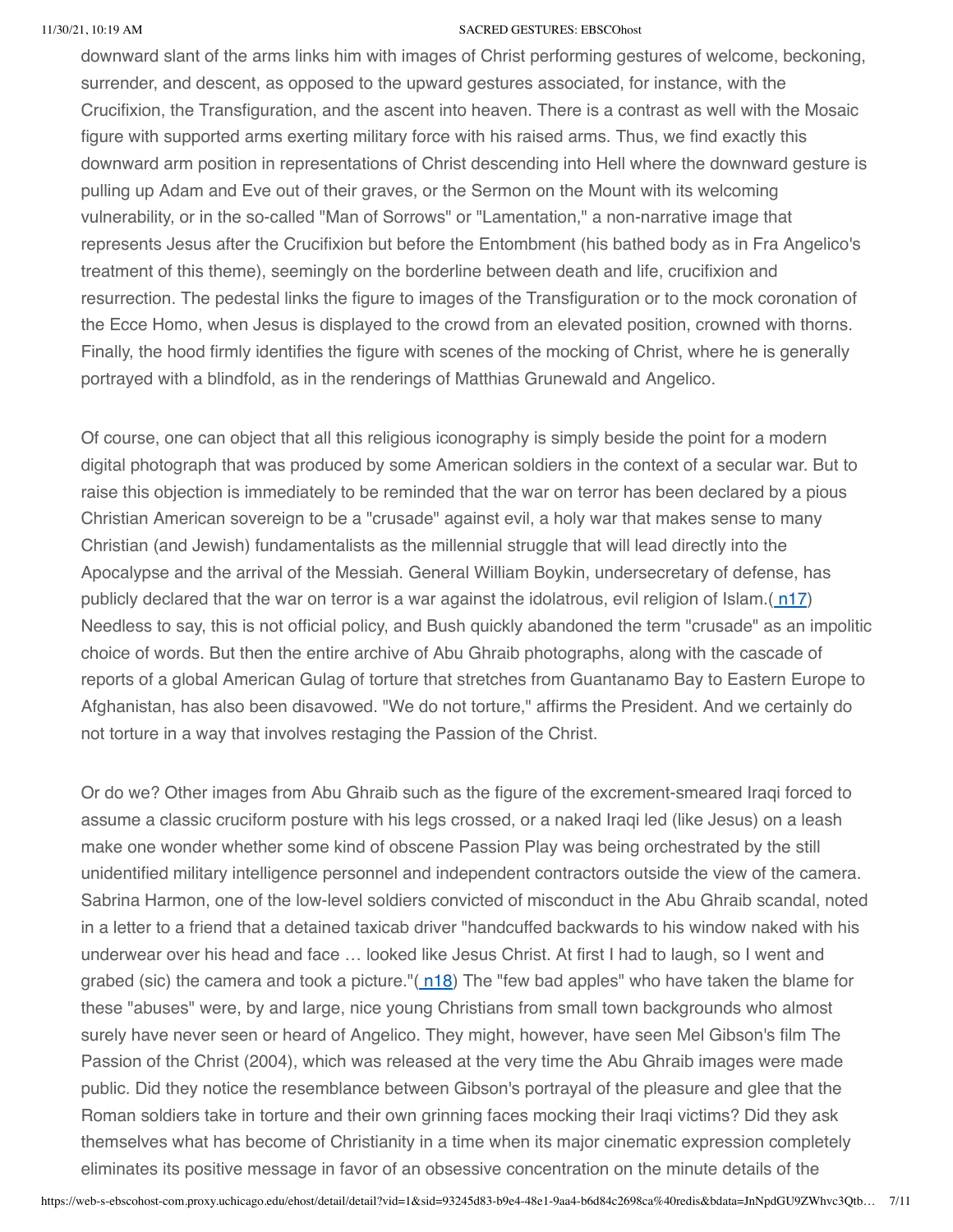tortured human body, from beatings, to a scourging that literally flays the flesh from the victim, to agonizingly slow death by that "stress position" known as crucifixion? Did they notice that Arabs and Muslims have now assumed the position of the sacrificial victims in a Christian crusade against evil?

Whatever the intentions of the hands-on (as opposed to systemic) producers of the Abu Ghraib images, their effect is not only to produce an updating of Judeo-Christian iconography hut to reopen the question of what the Christological fusion of images of the torture victim as conquering sovereign meant in the first place. The figure of Moses, his outstretched arms supported by Aaron and Hut, inspiring his armies against the Amalekites, is an image of a ruthless conquering power. We might recall here that Schapiro's citation from Honorius stresses the devastation wrought upon "the kingdom of the defeated enemy." Amalek is the devil, and the victorious Christian prince "laid waste his conquered kingdom,"([n19](#page-9-10)) Small wonder that some Muslims suspect that they might be playing the role of modern Amalekites to the conquering armies of a Judeo-Christian coalition and that the "laying waste" of Iraq might be something more than mere incompetence.

Perhaps now we are in a position to explain the uncanny power of the image of the Hooded Man. As an exemplar of Schapiro's "theme of state," it captures the contemporary convergence of secular and sacred power in the holy war on terror. But it does so, not simply by reinforcing the Manichean scenario in the typological identification of Christ with Moses but by exposing what Benjamin would have seen as the dialectical resources of this image, displaying "history at a standstill." The Hooded Man exacerbates the contradictions embedded in the theme of state by figuring it as an icon that does not remain securely on the positive side of the sacred-secular confusion (e.g., Christian democracy and enlightenment vs Muslim tyranny and idolatry) but forces an enjambment of good and evil, god and the devil. That is why the identity of the image shuttles between sovereignty and abjection, terror suspect and torture victim, criminal and martyr, and why the image itself seems to vacillate between political potency and powerlessness. It also positions the American spectator as caught between two incompatible positions: in a state of empathy with the tortured victim, or as accomplice of the leering torturers. The shaming, which was the avowed motive of photographing these scenes in the first place, comes back redoubled to haunt the photographer, the spectator, and the state of the union and the world that he represents. No wonder Bush remarked that nobody wants to see images like this.

This brings us to Schapiro's final horizon in the interpretation of iconographic themes of state, namely, the "norms of representation" that constrain the appearance of the image. The typological condensation of Moses, Jesus, the Priest, and the Sovereign in Judeo-Christian "themes of state" passed through not only changes of style but different forms of mediation, from paintings hidden in catacombs, to impressive mosaics in public places, to oil painting, and the choreographed rituals of the Mass and political spectacle. Now the latest avatar of this image has metastasized in a new medium: the digital photograph and its global circulation on the Internet. Containment and control of the meaning of this image is no longer conceivable. A new logic of reproduction and circulation has overtaken the domain of images, rendering them infinitely reproducible and mutable at the same time. I have discussed this elsewhere as a form of "cloning" that accelerates both the duplication and the mutation of images, replacing the old law of typological prefiguration in which a unique "ancestral" image (Moses at the battle of the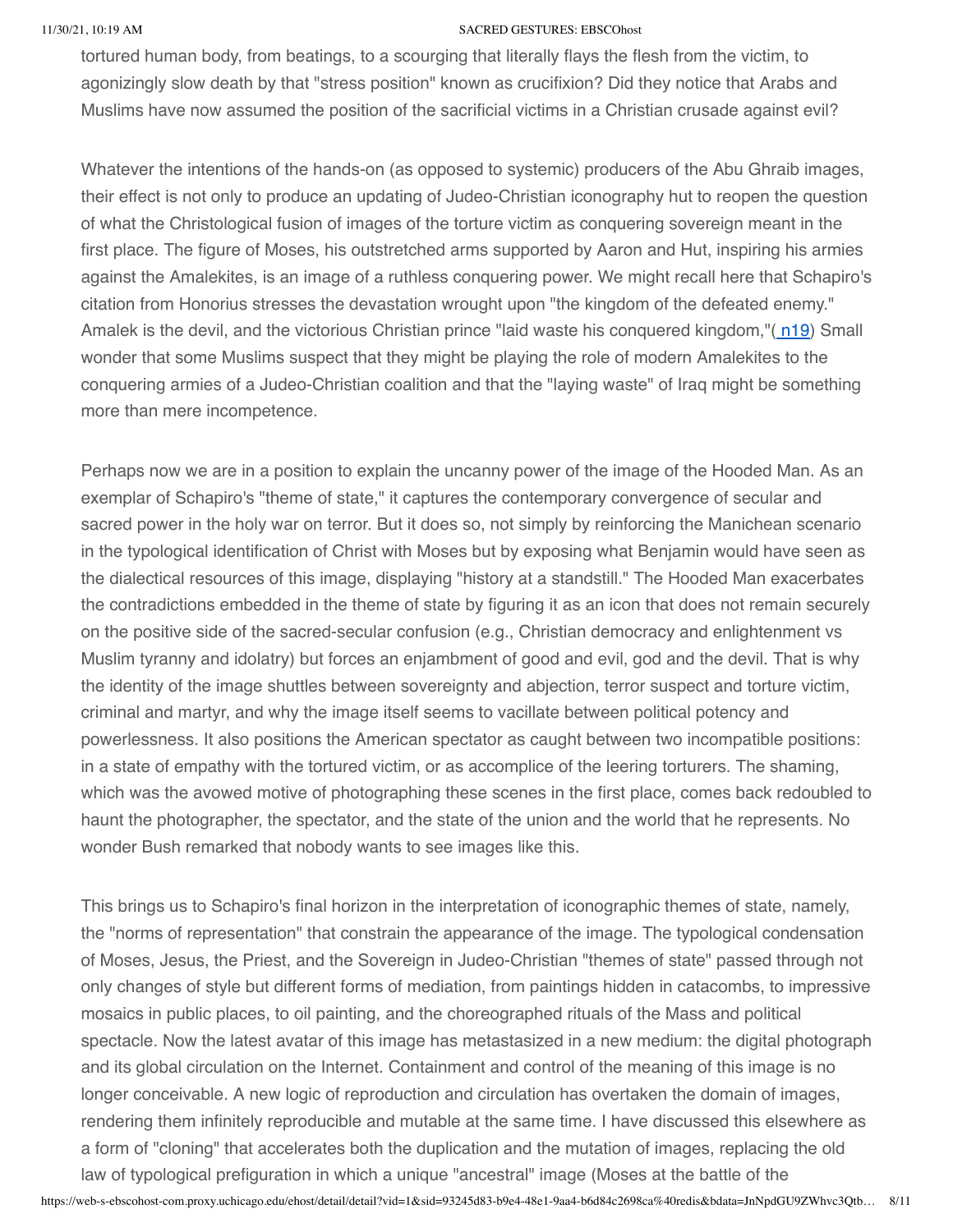Amalekites) gives rise to an equally unique "descendant" image (Jesus on the Cross). The new law of images in the age of biocybernetic reproduction is one that fuses mass uniformity and rapid evolutionary variation, the simultaneous appearance of typological "prefigurations" and "postfigurations" as uncanny doubles and evil twins, themes of state that confuse democracy and tyranny, order and anarchy, terrorism and torture. Perhaps the Hooded Man would, as Hans Haacke has suggested, be the appropriate figure to deliver the next "State of the Union" address, as long as we replace the Hood with the American flag.( [n20\)](#page-9-11) Could it be that the Second Coming has already occurred at Abu Ghraib prison, in a literal fulfillment of St. Paul's warning that "the day of the Lord … cometh as a thief in the night"?( [n21](#page-9-12))

# **Footnotes**

<span id="page-8-0"></span>(n1.) Susan Sontag, "Regarding the Torture of Others," New York Times Magazine (May 24, 2004). Seymour Hersh, "Annuals of National Security," "Torture at Abu Ghraib," and "American Soldiers Brutalized Iraqis. How Far Does the Responsibility Go?" New Yorker (May 10, 2004; May 17, 2004; and May 24, 2004); Mark Danner, "Abu Ghraib: The Hidden Story," New York Review of Books (October 7, 2004).

<span id="page-8-1"></span>(n2.) Hazel Carby, "A Strange and Bitter Crop: The Spectacle of Torture," www.opendemocracy.net, October 11, 2004.

<span id="page-8-2"></span>(n3.) In this sense, the Hooded Man exemplifies what Rosalind Krauss has called "the post-medium" condition," in its emulation of the circulation of commodities and signs of commodities such as corporate logos. See Krauss, "A Voyage on the North Sea," Art in the Age of the Post-Medium Condition (London: Thames and Hudson, 2000).

<span id="page-8-3"></span>(n4.) Meyer Schapiro, "Words and Pictures: On the lateral and the Symbolic in the Illustration of a Text," Words, Script, and Pictures: Semiotics of Visual Language (New York: Braziller, 1996).

<span id="page-8-4"></span>(n5.) See Charles Marsh, "Wayward Christian Soldiers," New York Times, op-ed page, January 20, 2006, for an account of the Christian evangelical role in the invasion of Iraq, including prowar sermons on the prospects for converting Muslims to Christianity, the analogy between Saddam Hussein and Nebuchadnezzar, and the importance of war in the Middle East as a preparation for the "earth's final days."

<span id="page-8-5"></span>(n6.) Honorius Augustodunensis, Gemma Animae I, quoted in Schapiro, 60-1.

<span id="page-8-6"></span>(n7.) Ibid., 39, 43.

<span id="page-8-7"></span>(n8.) See Salon.com, March 14, 2006: [www.salon.com/news/feature/2006/03/14/torture\\_photo](http://www.salon.com/news/feature/2006/03/14/torture_photo).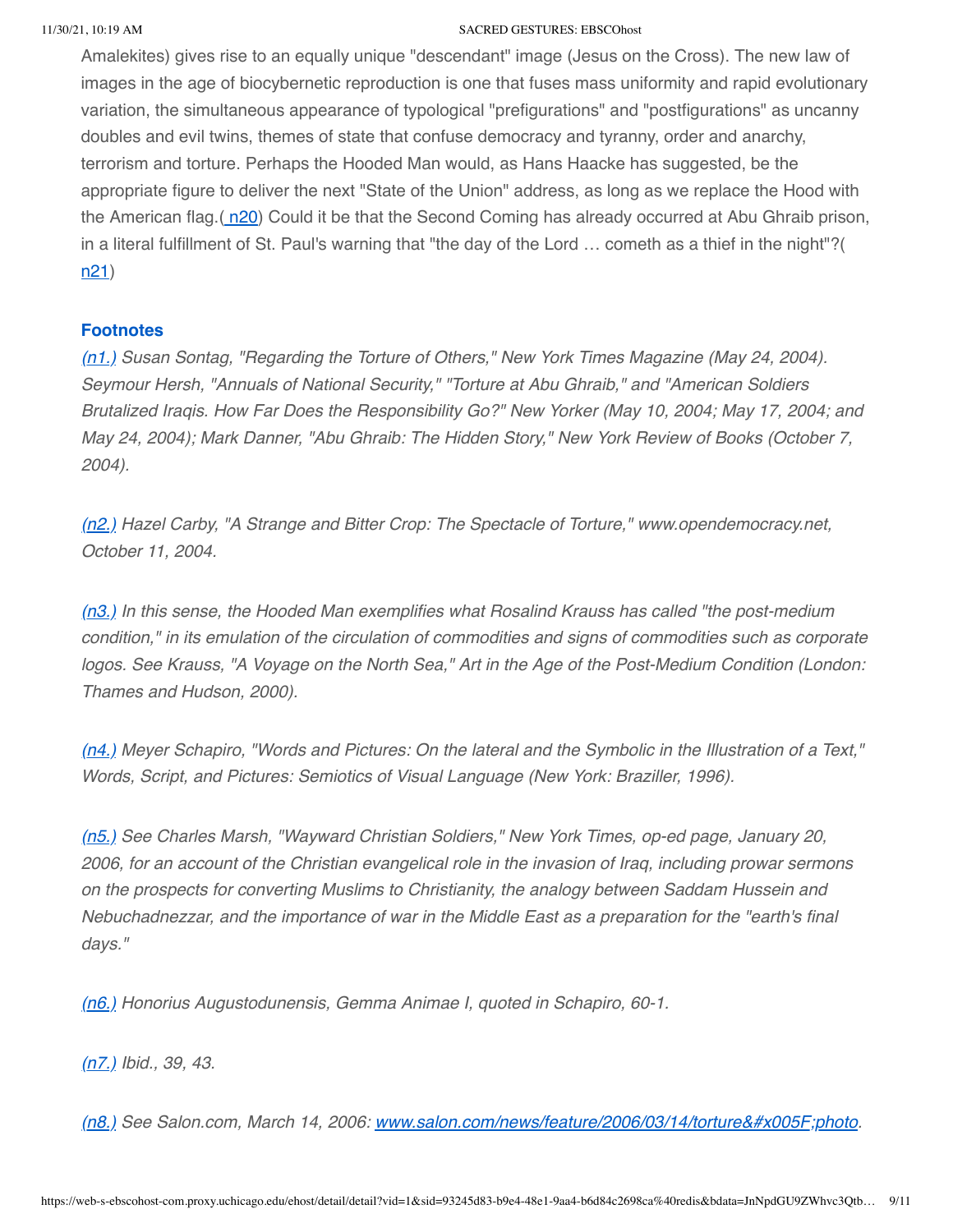<span id="page-9-0"></span>(n9.) See Seymour Hersh, Chain of Command: The Road from 9/11 to Abu Ghraib (New York: Harper Collins, 2004), 29, for a description of this scene.

<span id="page-9-1"></span> $(n10)$  It stems, however, that the resemblance to images of Christ was not completely lost on the immediate participants in the torture; see discussion of Sabrina Harmon, below

<span id="page-9-2"></span>(n11.) This distinction is discussed by William Hood, Fra Angelico at San Marco (New Haven: Yale Press, 1993).

<span id="page-9-3"></span> $(n12)$  It is worth noting that Schapiro calls attention to the "inert mask" that often characterizes the face of "the ceremonial fetish of the god frontal" (83), an effect that recurs in western paintings of the godhead." "the full-face is sometimes blind, a schematic mask that is turned toward one but has no penetrating gaze" (92).

<span id="page-9-4"></span>(n13.) On the terrorist as rival sovereign, see sociologist Vincenzo Ruggiero, "Terrorism: cloning the enemy," International Journal of the Sociology of Law 31 (2003), 23-34.

<span id="page-9-5"></span>(n14.) Carl Schmitt, Political Theology: Four Chapters on the Concept of Sovereignty, George Schwab, trans., with foreword by Tracy Strong (Chicago." University of Chicago Press, 2005).

<span id="page-9-6"></span> $(n15)$ . Michel Foucault notes the symmetry between the bodies of the sovereign and the condemned criminal in Discipline and Punish, Alan Sheridan, trans. (New York: Vintage, 1977): "In the darkest region of the political field the condemned man represents the symmetrical, inverted figure of the king" (29).

<span id="page-9-7"></span>(n16.) Schapiro notes that, "pagan opponents of Christianity had mocked the cult of a God crucified like a common criminal" (51).

<span id="page-9-8"></span>(n17.) See Richard T. Cooper, "General Casts War in Religious Terms," Los Angeles Times, October 16, 2003.

<span id="page-9-9"></span>(n18.) Quoted in JoAnn Wypijewski, 'Judgment Days: Lessons from the Abu Ghraib Courts-martial," Harper's Magazine (February 2006), 47. Mark Danner notes that torture victims were sometimes ordered to curse Islam and to "thank Jesus" that they were allowed to live in his Torture and Truth: America. Abu Ghraib, and the War on Terror (New York: New York Review of Books, 2004), 227.

<span id="page-9-10"></span>(n19.) Schapiro. 61.

<span id="page-9-11"></span>(n20.) Hans Haacke, "Stargazing" (2004).

# <span id="page-9-12"></span>(n21.) 1 Thessalonians 5:2.